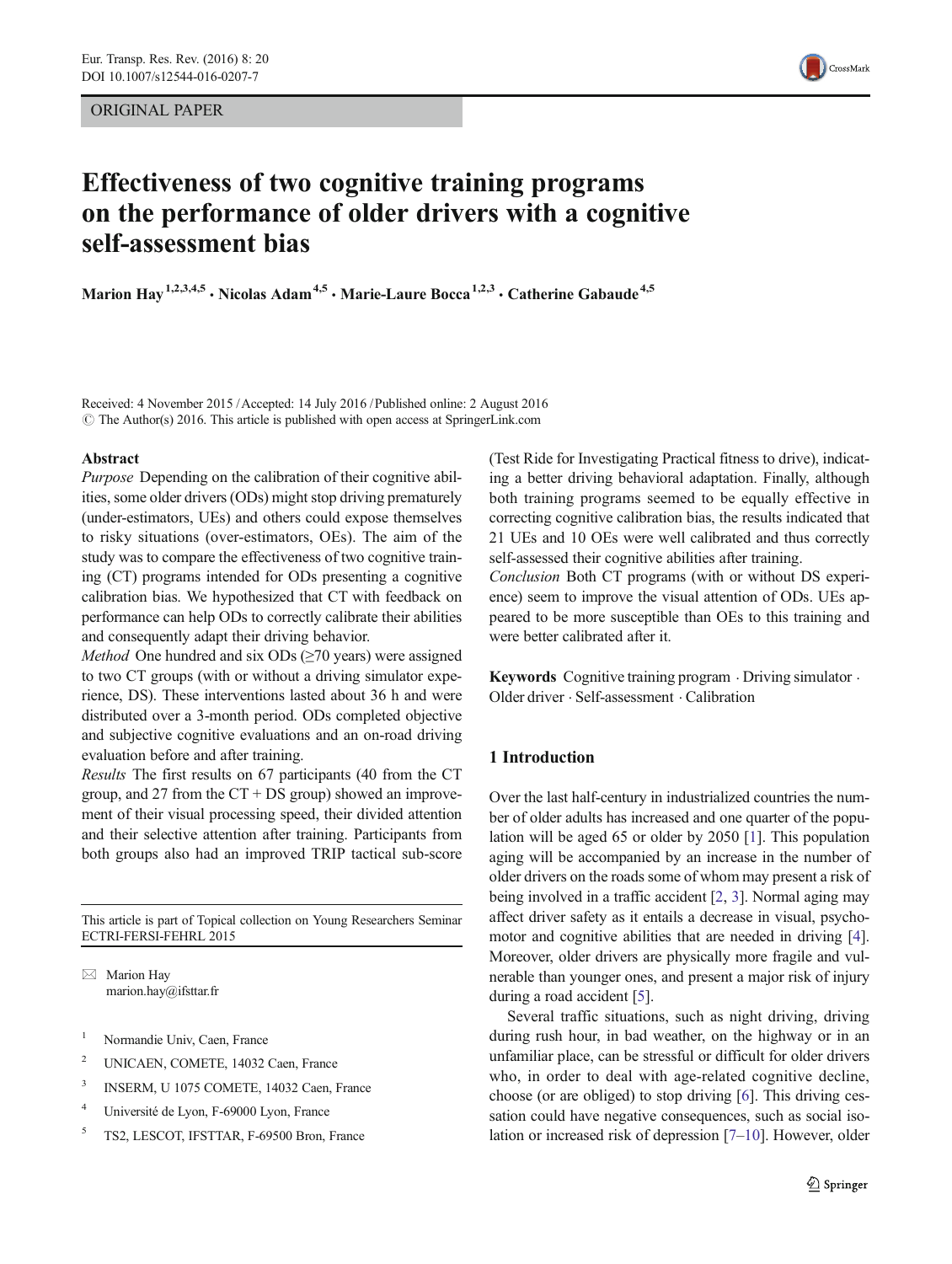drivers can adapt their driving behavior to the age-related functional and cognitive decline by avoiding these difficult driving situations  $[11-14]$  $[11-14]$  $[11-14]$ , or by developing compensatory strategies (e.g. by increasing safety distances, reducing speed or reducing distances traveled) [[13](#page-11-0)–[19](#page-11-0)]. This behavioral adaptation reflects driving self-regulation, which allows the driver to continue driving safely despite age-related changes [[20\]](#page-11-0). But not all older drivers self-regulate their driving behavior [\[11,](#page-11-0) [21](#page-11-0)–[23\]](#page-11-0). For example, it has been shown that drivers with poor cognitive performances and drivers who are not aware of their own abilities are less likely to avoid difficult driving situations than those with higher performances or who are aware of their own abilities [\[22](#page-11-0), [23](#page-11-0)]. A driver's behavior depends on his perception of his own abilities and on his capacity to drive safely, both of which are related to the driver's cognitive, sensorial and physical abilities [[4\]](#page-11-0). To be engaged in the behavior change process and thus self-regulate his driving, the driver should be aware of his own abilities (insight), i.e., he has to be able to perceive changes in his driving ability [\[24\]](#page-11-0). This insight might be correct or not. The calibration is defined as the balance between perceived and actual abilities [\[25](#page-11-0)]. When the driver is correctly calibrated, his perceived abilities are in alignment with his actual abilities and his driving self-regulation is adapted to his abilities. Conversely, the driver presents a calibration bias when perceived and actual abilities are misaligned, which leads to incorrect driving selfregulation. Hence, improvement in both awareness of cognitive difficulties and cognitive performance seems important to help older drivers to self-regulate their driving behavior correctly.

Various interventions have been developed to help older drivers to self-regulate their driving behavior and thus maintain safe driving, such as self-assessment questionnaires and self-screening tools [\[26](#page-11-0)–[31\]](#page-12-0), educational interventions associated or not with practical driving training [\[32](#page-12-0)–[41\]](#page-12-0), and cognitive training programs [[42](#page-12-0)–[48\]](#page-12-0). Self-assessment questionnaires of cognitive, physical and sensory driving-related abilities and self-screening tools of driving-related difficulties have helped older drivers to i) become aware of age-related changes that could affect their driving, ii) initiate discussion with family on driving cessation, and iii) self-regulate their driving behavior [[26](#page-11-0)–[31\]](#page-12-0). However, further investigations should be conducted to find out whether these self-declared behavioral changes are actually implemented during real driving. Among the other interventions developed, educational interventions were performed with an occupational therapist who: i) reminds older drivers of driving rules, ii) gives recommendations for safer driving, and, iii) gives information about age-related driving difficulties [[32](#page-12-0)–[38](#page-12-0)]. Although these educational interventions have initiated changes in driving habits and behavior [\[32,](#page-12-0) [34](#page-12-0), [35](#page-12-0), [37](#page-12-0)], they had no effect on on-road driving performance [[38\]](#page-12-0), and were not associated with crash rate reduction [\[33,](#page-12-0) [36](#page-12-0)]. Furthermore, if they are not conducted by professionals accustomed to referring also to positive aging effects, this type of intervention could have an effect opposite to that expected and thus activate the stereotype threat in older adults [[49\]](#page-12-0). This psychological concept reflects the confirmation of a negative stereotype of a group to which the person belongs [[50](#page-12-0)]. This stereotype has a negative effect on drivingrelated cognitive performances [\[51](#page-12-0)] and driving performances [\[52](#page-12-0)] and hinders older drivers from correctly self-regulating their driving [[53](#page-12-0)]. Educational interventions associated with practical driving training (performed on-road or with a driving simulator) improve older drivers' knowledge of traffic rules and road safety [\[39](#page-12-0), [41\]](#page-12-0), and also reveal transfer to on-road driving of skills acquired on a simulator (i.e. increased visual inspections in mirrors and blind spots before lane changing) [\[40](#page-12-0)]. Several studies have also investigated the benefits of cognitive training programs in terms of older drivers' driving performances. Even though cognitive training focused on speed of processing and visual attention improves these cognitive abilities relevant to driving safety [\[42](#page-12-0), [43,](#page-12-0) [45](#page-12-0), [48](#page-12-0)], contradictory results have been reported regarding the beneficial effects of cognitive training on simulated or on-road driving performance [\[42](#page-12-0)–[44](#page-12-0), [46,](#page-12-0) [47\]](#page-12-0). One study showed a reduction in dangerous maneuvers on the road [\[42](#page-12-0)] and another showed improved braking reaction time on a driving simulator [[46\]](#page-12-0). However, other studies showed no improvement of driving performances after cognitive training [\[43](#page-12-0), [44,](#page-12-0) [47\]](#page-12-0). Hence, the effectiveness of cognitive training programs needs to be confirmed in on-road studies. Discrepancies in the benefits of cognitive training in terms of on-road performance may be due to the different levels of self-awareness of older drivers. People who are aware of their own abilities may make better use of adapted strategies learnt during these programs, because self-regulation largely depends on drivers' abilities to evaluate their own driving and is influenced by drivers' abilities to have insight into their declining driving performance [\[25](#page-11-0)]. However, it is also necessary to understand whether people who are not conscious and aware of their own abilities could or could not take full advantage of the content of these programs. Our study is based on the hypothesis that older drivers' training needs depend on the drivers' selfassessment of their cognitive abilities, which also influences their driving behavior [\[4,](#page-11-0) [24](#page-11-0), [25\]](#page-11-0). Kruger and Dunning (1999) showed that those who perform poorly in logical reasoning or grammar exercises vastly overestimate their abilities and have deficient metacognitive skills in comparison with their more skilled counterparts [\[54](#page-12-0)]. A correct self-assessment of cognitive abilities would lead well-calibrated people to adapt their behavior correctly, and consequently to self-regulate their driving activity correctly. Among the cognitive incorrect estimators, over-estimators (OEs) and under-estimators (UEs) can be described. OEs think that they have greater cognitive abilities than their same-aged peers, but they do not. UEs think that they have poorer cognitive abilities than their same-aged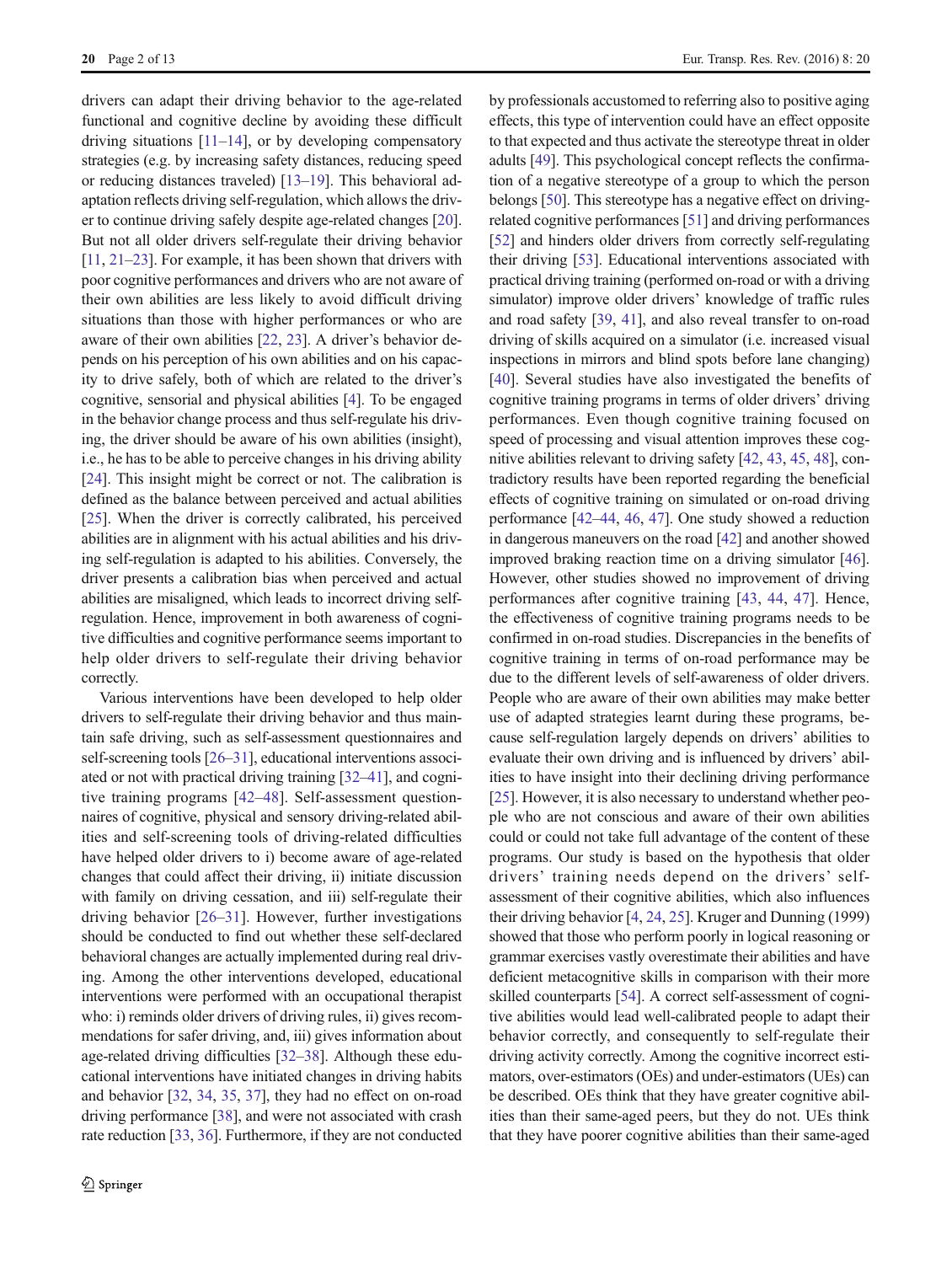peers, but they do not. Thus, an intervention that aims to improve older drivers' self-awareness of their cognitive abilities could allow both OEs and UEs to calibrate themselves better. The aim is, for OEs, reduced risk of injury exposure, and, for UEs, improved self-confidence and continued driving.

The purpose of this study was to compare the effectiveness of two training programs: pure cognitive training and the same cognitive training coupled with three driving simulator training sessions, both programs being addressed to older drivers presenting a cognitive self-assessment bias. The effectiveness of both programs was evaluated in terms of changes in the calibration of older drivers' cognitive abilities and changes in their cognitive and driving performances. The first hypothesis was that cognitive training would allow drivers to calibrate their cognitive abilities better, thanks to feedback on performance received throughout training. As this training was focused on cognitive functions required while driving, the second hypothesis was that the driving simulator experience would allow the transfer of the training benefits to the road, by improving driving performance. This paper presents some preliminary results obtained with a subgroup of participants.

# 2 Method

### 2.1 Participants

Participants included in our study came from the Safe Move cohort, which comprised 1200 drivers over 70 years old. The calibration of their cognitive abilities was determined by comparing their objective and subjective cognitive performances. The objective cognitive performances were determined using the results from the Wechsler Digit Symbol Substitution Test (DSST) and the Trail Making Test (TMT) parts A and B. These objective data were compared with normative data (i.e. values for participants of the same age and same educational level as the participants in the present study). This comparison allowed classification of the participants according to their objective cognitive level as "high", "medium" or "low". The subjective cognitive performances were collected from a self-assessment questionnaire described below. These subjective data allowed classification of participants depending on the perception of their own cognitive abilities as: "better than the others", "like the others", or "worse than the others". By crossing the objective and subjective data, three profiles of drivers emerged: UEs (15 % of the cohort, or 180 drivers), correct estimators (CEs, 42 % of the cohort, or 502 drivers), and OEs (43 % of the cohort, or 508 drivers) [\[55\]](#page-12-0). One hundred and twenty drivers (OEs and UEs), recruited from the cohort, were expected to be included in our study. The inclusion criteria were: driving at least three thousand kilometers per year, owner of a computer connected to the Internet, not

suffering from motion sickness or vertigo or Menière's disease, and visual acuity higher than 5/10th as measured using a Monoyer chart.

### 2.2 Experimental design

This study used a  $2 \times 2$  mixed experimental design consisting of one between-subject variable, the "Group", with two modalities: "cognitive training" (CT) and "cognitive training" coupled with the driving simulator experience"  $(CT + DS)$ ; and a repeated measure of the evaluation (the "Time" factor, with two modalities: "the baseline evaluation" and "the posttraining evaluation", three months later). Two groups were constituted, comprising an anticipated 40 participants (20 OEs and 20 UEs) performing computerized cognitive training (36 h) and 40 participants (20 OEs and 20 UEs) performing the same cognitive training (35 h) plus a driving simulator experience (1 h).

#### 2.2.1 Computerized cognitive training program

We collaborated with Scientific Brain Training, a company specialized in cognitive training, which developed a training program called Happyneuron®. The effectiveness of this training method was demonstrated with healthy seniors in a study that assessed performances after completion of 500 exercises [[56](#page-12-0)]. Twenty exercises with 15 difficulty levels each from the Happyneuron® program were used in our study. These exercises were specifically focused on functions required for driving, such as: i) attention (with, for example, exercises in which the aim is to click on moving ladybugs as often as possible while ignoring distractions; or evaluating the speed of moving objects), ii) memory (with, for example, exercises involving memorization of itineraries through different countries; or location of monuments in different cities across the world), iii) executive functions, such as updating, flexibility, or planning (with, for example, exercises in which a tower of rings is rebuilt by making strategic moves), and iv) visuospatial abilities (with, for example, exercises aimed at guessing from which point of view pictures were taken). All participants had a personal account on-line on the web platform where they could log in and complete their daily activity and get information on their last performances and progression in the program.<sup>1</sup> After completing an exercise, participants received three pieces of feedback about their performance: the score obtained (in percent), the average reaction time, and a sentence that encouraged them to continue.

<sup>&</sup>lt;sup>1</sup> The progression rules for the cognitive training were made by a virtual coach, who chose, for each exercise, the difficulty level: if the exercise was successful (100 %), the participant passed to the next level, if the score was between 70 and 99 %, the participant remained at the same level, and if the score was below 70 % three times in a row, the participant went down to the lower level).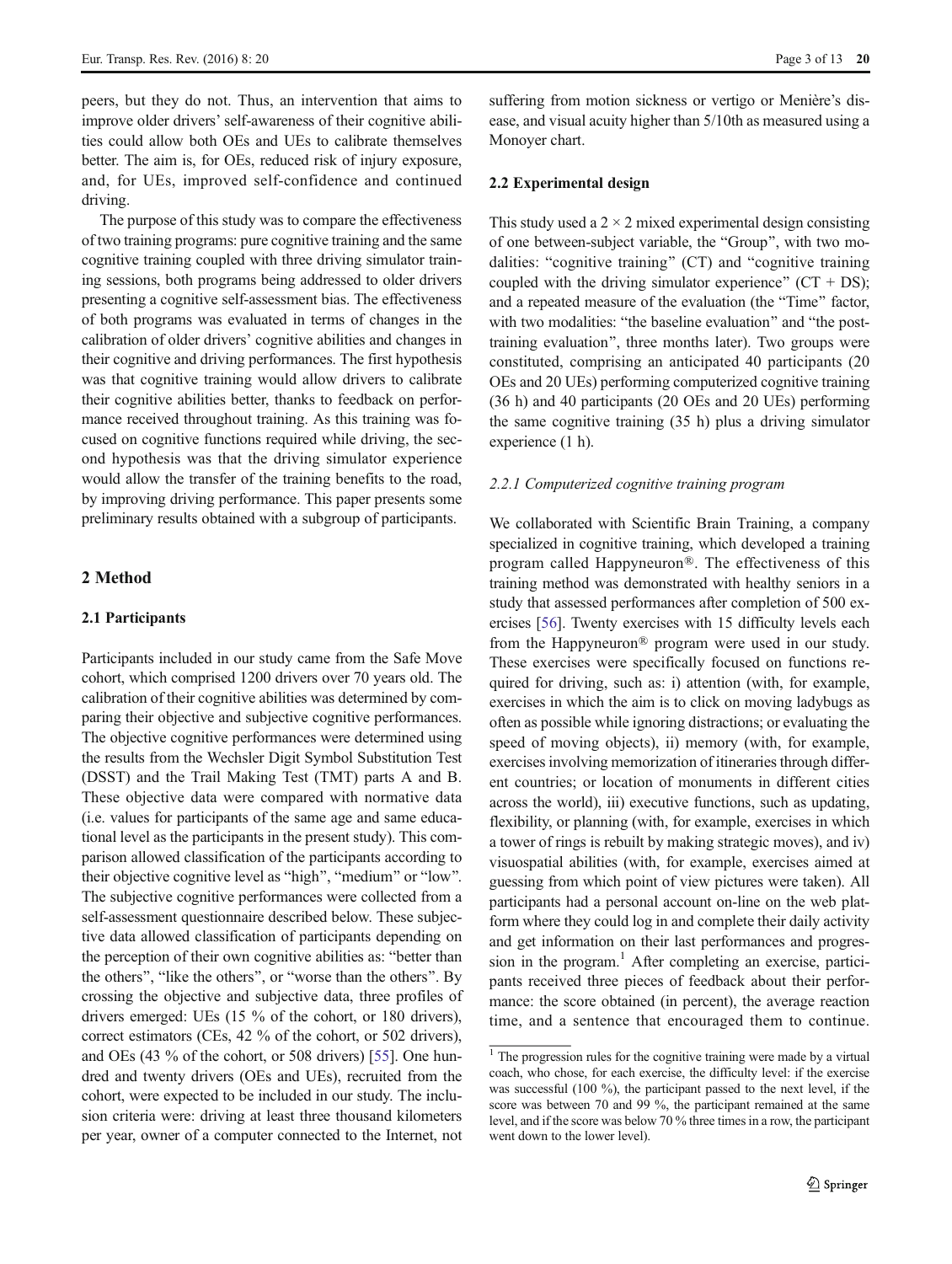Participants were told to train three hours per week for twelve weeks. The number of hours participants performed their activity was recorded on the web platform. The experimenter checked this playtime weekly and could also call the participants by phone to motivate them or to help them solve any difficulties they may have encountered. Total playtime was used as a dependent variable to measure the attendance of the participants.

### 2.2.2 Driving simulator experience

The study was carried out in an instrumented full-cab fixedbase simulator (308 Peugeot). This simulator consisted of virtual reality-based visual and audio systems, a computer program for vehicle motion simulation, and a host computer system for simulating the driving environment. The road scene was projected in front, on five screens  $(220 \times 165$  cm and  $1024 \times 1280$  pixels) which provided an approximate  $270^{\circ}$ horizontal and 40° vertical view of the virtual environment. Force feedback was provided through the steering wheel, and auditory feedback was delivered in the form of engine and outside noises. Driving performance parameters were captured at 60 Hz from the sensors from the equipment (brake, accelerator and steering wheel). The simulator was also equipped with a CAN-bus system to send/receive information to/from the car. Microphones allowed interaction between the driver and the experimenter (e.g. giving instructions to the participant at the beginning of the simulation).

Before the first driving session, participants drove in an urban scenario for 10 min to familiarize themselves with the car and the virtual reality environment. Three simulated driving sessions each lasting 20 min were completed at regular time intervals by each participant of the experimental CT + DS group. Five training scenarios were used during each driving simulator session: potential hazard detection (i.e. pedestrian crossing), intersection with traffic lights, car following, left turn, and overtaking on a highway. Three difficulty levels were available for each training situation and a progression rule was also defined. $<sup>2</sup>$  Each participant began the simulated</sup> drive at the easiest level. Feedback was given to the participant after each driving situation through a screen placed inside the vehicle. If the score was less than 50/100, the feedback consisted of the presentation of educational goals the participant was expected to reach at the next level. Conversely, if the participant successfully completed the exercise, the feedback congratulated him/her and indicated the progression to a higher difficulty level. To avoid the test-retest effect, alternative learning situations were developed and used in the following session. The participant, therefore, could not be faced with the same situation twice.

### 2.3 Cognitive evaluation

Cognitive performance was objectively evaluated with two paper and pencil neuropsychological tests, the TMT [[57](#page-12-0)] and the DSST [\[58\]](#page-12-0). The TMT assessed processing speed, executive function (i.e. mental flexibility), and visual scanning ability and involved two parts. In Part A, the participant had to connect numbers in ascending order (from 1 to 25) as fast as possible. In Part B, the participant had to connect numbers (from 1 to 13) and letters (from A to L) in ascending or alphabetic order and alternate a number and a letter (1-A-2-B-3-C, etc.) as fast as possible. The dependent variables were the time per transition and the number of correct transitions for each part, and the number of perseverations (when the participant failed to alternate numbers and letters) for Part B. The DSST assessed psychomotor processing speed. This test involved a grid with digits from 1 to 9 and their corresponding symbols, and below, a grid with only the digits. The participant had to fill the grid with the associated symbols, in 90 s, as fast as possible. The dependent variables were the number of correct symbols and the number of errors.

Cognitive performance was also evaluated subjectively, with a self-assessment questionnaire composed of four questions. Participants had to rate their own cognitive abilities on Likert scales, compared with same-aged peers. For example, a question about focused attention was "Compared with people of the same age, is it more or less difficult for you to concentrate?^ The participant had to answer on a five-point scale ranging from "Much less difficult" to "Much more difficult". A self-assessment score was calculated by adding the responses to the different questions.

Finally, the Useful Field Of View test (UFOV®) [\[59](#page-12-0)] was performed to assess the speed of processing and visual attention of our participants. This computerized test of visual attention took place on a computer provided with a 17″ screen. It included three subtests, assessing processing speed, divided attention, and selective attention.

### 2.4 Driving evaluation

The on-road driving evaluation was conducted by a driving instructor seated at the right of the driver, and by the experimenter seated behind the driver, in an instrumented vehicle. This car was a 5-speed manual transmission 307 Peugeot, fitted with dual controls and dual rear-view mirrors. The experimental vehicle was also equipped with video cameras to collect information about the driver's behavior in real driving condition (front view: traffic and

<sup>&</sup>lt;sup>2</sup> Using an algorithm developed in our laboratory that assigns penalty points depending on the driver's behavior, a performance score between 0 and 100 was calculated for each situation. When the score was equal to or less than 50/100, the participant remained at the same level and faced an equivalent situation during the next driving session. When the score was higher than 50/100, a higher difficulty level situation was unlocked and presented to the participant during the next driving session.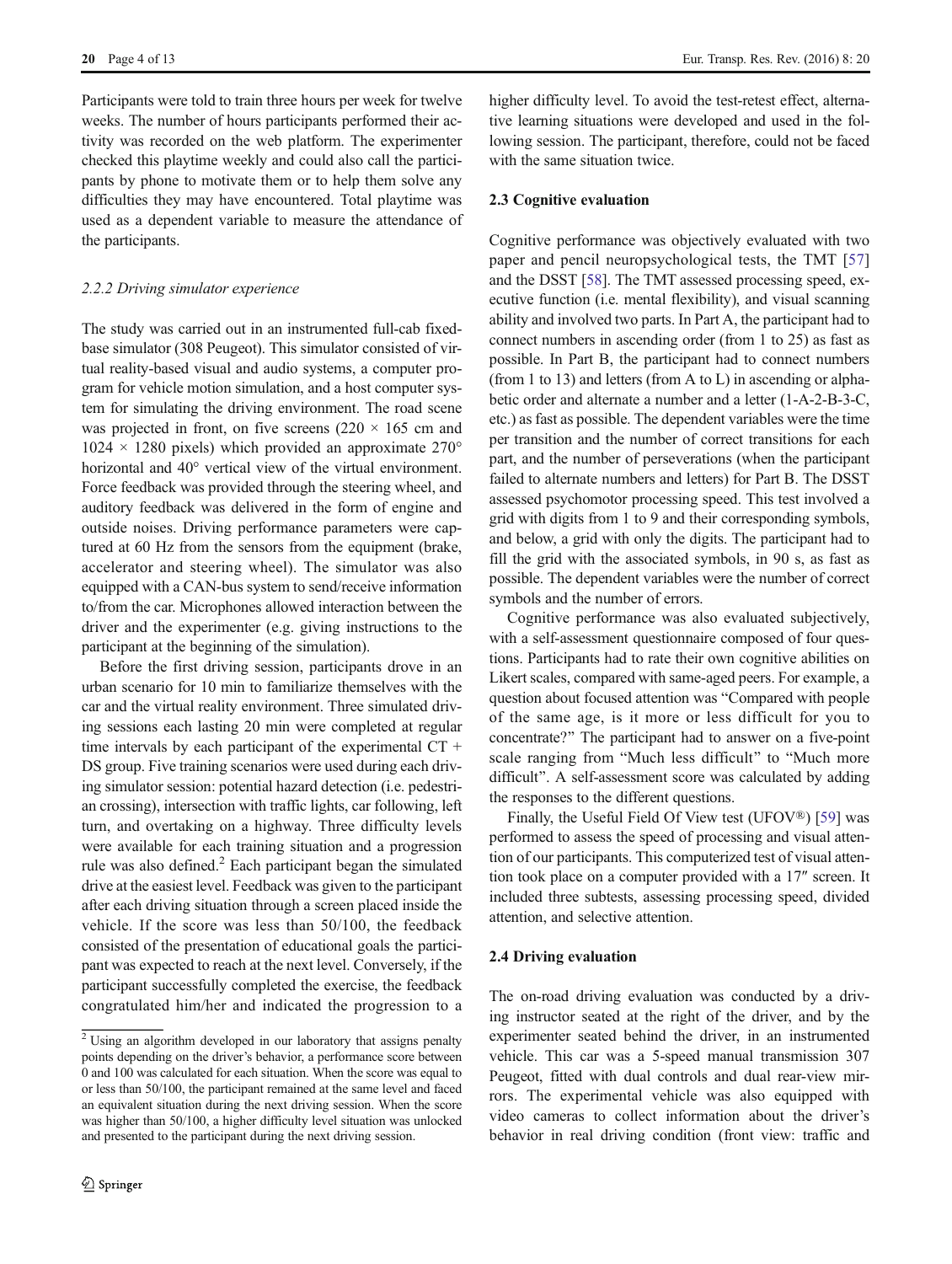infrastructure, rear view: traffic, driver view: visual activity and verbalizations, driver and driving instructor view: overall driver behavior and actions of the instructor). Two different but equivalent road trips were performed at baseline and post-training in order to avoid the testretest effect. During the first ten minutes, the participant drove to familiarize him/herself with the vehicle. The route combined: urban circuit, suburb and rural circuits and a section of ring road/highway. More precisely, the baseline evaluation trip took place in France in the cities of Bron, Chassieu and Villeurbanne, lasted about 40 min for 28 km, and was composed of an urban portion (13 km), a suburban/rural portion (5 km) and a highway portion (10 km). The post-training evaluation trip took place in the cities of Bron and Saint-Priest, also lasted 40 min and was 25 km long. It was composed of an urban portion (8 km), a suburban/rural portion (7 km), and a highway portion (10 km). These portions were similar in terms of duration, road types and infrastructures (intersections, roundabouts, insertions or ring-road exits, or lane changes). The driving instructor gave the directions to the driver throughout the trip.

Two grids were used to assess the driving performance; one always completed by the driving instructor and the other one always completed by the experimenter. The reliability of the scoring methods was assessed by the correlation between the TRIP total score and the penalty total score at both baseline and post-training evaluation. The driving instructor and the experimenter were blind regarding the cognitive profile of the participant (OE or UE).

# 2.4.1 Test ride for investigating practical fitness to drive (TRIP)

The first grid is an adapted French version of Test Ride for Investigating Practical fitness to drive (TRIP) [\[60,](#page-12-0) [61](#page-12-0)]. This grid assessed eleven dimensions of driving: vehicle position on the road, vehicle tracking, speed, visual behavior, road signs, overtaking, anticipatory reactions, communication with other road users, exposure to specific situations (such as left-turn or dual carriageway), vehicle handling, general impressions of the instructor. Each of these dimensions was evaluated as: insufficient, doubtful, sufficient, good or not applicable. The driving instructor completed this grid at the end of the course, which led to an overall score out of 100 points, and to three sub-scores: the tactical sub-score, out of 46 points, which takes into account speed and safety distance choices made by the driver; the tactical compensation sub-score, out of 20 points, which reflects the behavioral adaptation of the driver depending on the traffic situation and road design, and finally, the

operational sub-score, out of 39 points, which considers vehicle handling and mechanical operations by the driver [[61\]](#page-12-0).

# 2.4.2 The behavioral observation grid

The second grid was completed in real time during the trip by the experimenter seated behind the driver. This pre-established observational grid consisted of a description of the situations encountered and a list of the potential driving behaviors, gathered into broader dimensions to simplify coding: visual attention, interaction with other road users, planning, lane positioning, speed adaptation, car control handling, and driving instructor interventions. This detailed list of situations and potential behaviors limited the subjectivity of coding [[62,](#page-12-0) [63](#page-12-0)]. In addition, the experimenter could mention any unplanned event affecting the driver's behavior, or any action made by the instructor. The video recording allowed completion of the grid if the experimenter missed an event in real time. From this grid a total penalty score and seven penalty sub-scores (one for each dimension) were calculated, based on the driver's behavior.

# 2.5 Procedure

The first time the participants came to the laboratory, the study was presented to them and they signed a consent form. Two evaluations took place at baseline and after 12 weeks of training, consisting of 2-h sessions comprising the cognitive evaluation (1 h) and the on-road driving evaluation (45 min). The participant was given a 15-min break between these evaluations to limit fatigue effect due to the cognitive activities performed. After baseline, participants came back to the lab for their first supervised session, in 6- to 10-person groups (week 1), during which the experimenter presented the training program on the web platform. Then, participants began their computerized cognitive training at home. Two other supervised sessions (in week 4 and week 7) consisted of the presentation of normal aging and cognitive functioning. Finally, five weeks after the last supervised session (week 12), the post-training evaluation took place. Participants from the  $CT + DS$  group completed their 20-min simulator driving sessions each time they came for these supervised sessions. The experimental design is summarized in Table [1](#page-5-0).

### 2.6 Statistical analyses

Statistical analyses were performed using Statistica® software. As the routes used for baseline and post-training driving evaluations were not the same, driving data (TRIP scores and penalty scores from the behavioral observation grid) were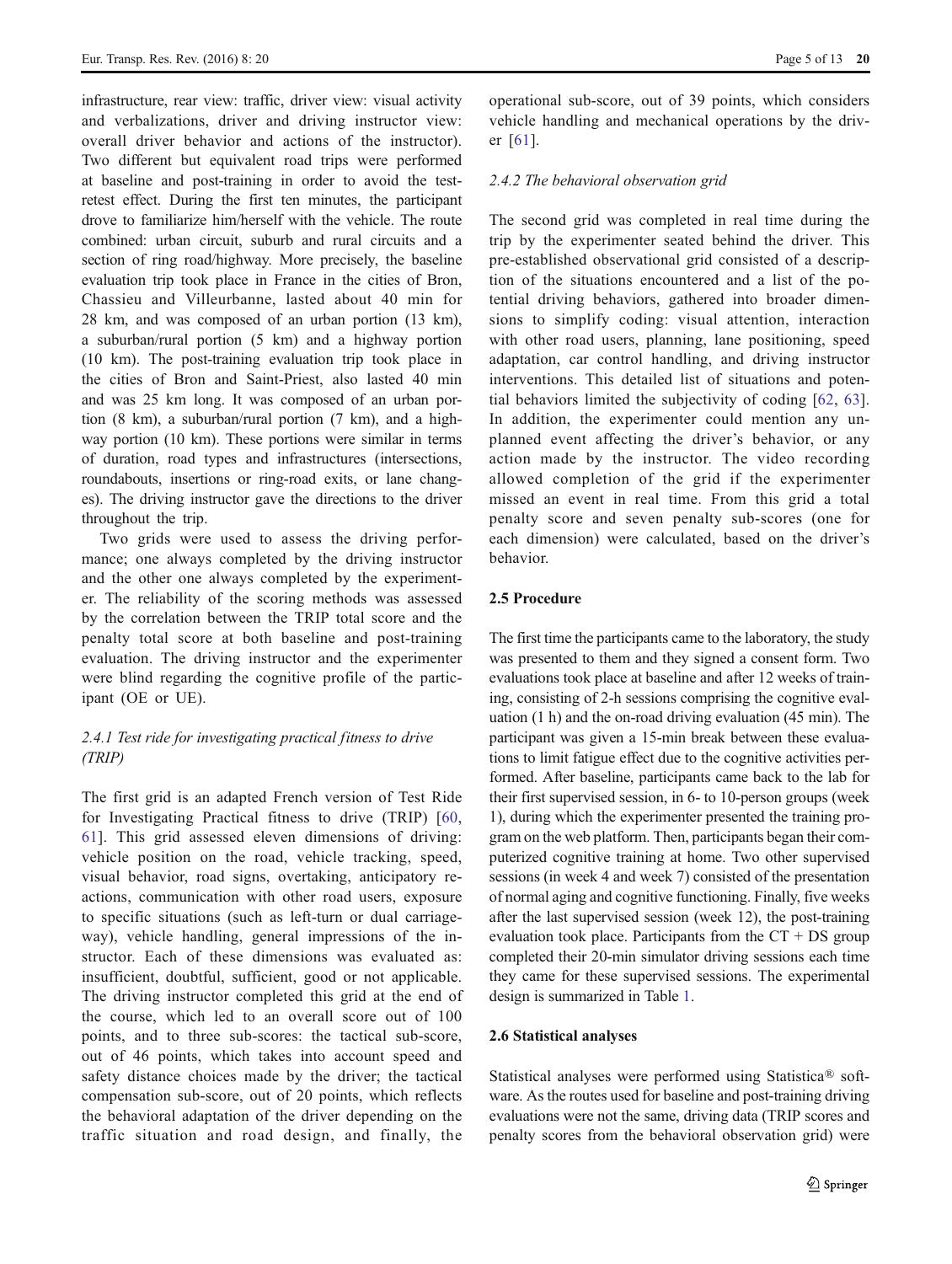| Nature of the evaluation Duration<br>and interventions |                                                                                                   | Content                                                                                                                                             |
|--------------------------------------------------------|---------------------------------------------------------------------------------------------------|-----------------------------------------------------------------------------------------------------------------------------------------------------|
| Evaluation (for all                                    | - Before and after training, two                                                                  | Cognitive evaluation:                                                                                                                               |
| participants)                                          | hours each time                                                                                   | - Objective evaluation: TMT (A and B), DSST, and UFOV <sup>®</sup> test                                                                             |
|                                                        |                                                                                                   | - Subjective evaluation (questionnaire)                                                                                                             |
|                                                        |                                                                                                   | On-road driving evaluation: TRIP and behavioral observation grid                                                                                    |
| <b>CT</b>                                              | - 36 h of computerized cognitive training<br>during three months                                  | Twenty cognitive exercises with fifteen difficulty levels each, focused on:<br>attention, memory, visuospatial abilities, executive functions       |
| $CT + DS$                                              | - 35 h of computerized cognitive training<br>during three months                                  | Cognitive training:                                                                                                                                 |
|                                                        | - 1 h of simulated driving (3*20 min)                                                             | - Twenty cognitive exercises with fifteen difficulty levels each, focused on:<br>attention, memory, visuospatial abilities, and executive functions |
|                                                        |                                                                                                   | Driving simulator experience:                                                                                                                       |
|                                                        |                                                                                                   | - Five scenarios with three difficulty levels each                                                                                                  |
|                                                        |                                                                                                   | - Situations trained: pedestrian crossing, intersection with traffic lights, vehicle<br>following, left-turn, and overtaking on a highway           |
| Supervised sessions                                    | - Three sessions: on week 1 (beginning of<br>the training), week 4, and week 7<br>- 3 h each time | Informative talks about positive and negative normal aging effects and cognitive<br>functioning                                                     |

<span id="page-5-0"></span>Table 1 Overview of the experimental design with detailed content of the evaluations and interventions provided to older drivers

CT Cognitive training,  $CT + DS$  Cognitive training + driving simulator experience, TMT Trail Making Test, DSST Digit Substitution Symbol Test, UFOV Useful Field of View

transformed into standardized z-scores to be expressed in the same scale. Moreover, as the driving data derived from the scoring of the behavioral observation grid were positively skewed, an ln-transformation was performed. The distribution of the ln-transformed data was tested again, and analyses indicated that it did not differ from the normal distribution. Cognitive and driving data were statistically analyzed with repeated measures analysis of variance (ANOVA) using a design with 2 groups (between-subject factor: CT and CT + DS groups) X 2 time conditions (repeated measure: baseline and post-training). Then, contrast analyses were performed to compare means. Finally, regarding the calibration status, as there were no correct estimators at baseline, the changes could not be directly compared from baseline to post-training. Hence, the proportions of participants who correctly selfassessed their cognitive abilities after training were compared between groups using the  $Chi<sup>2</sup>$  test.

# 3 Results

### 3.1 Participant characteristics

Of the 80 expected participants included in our study, 67 finished the experiment. As specified in the introduction, this study presents some preliminary results. The data from additional participants will be presented in a forthcoming article. Of the 67 participants, 40 completed the CT (18 UEs and 22 OEs) and 27 the  $CT + DS$ program (14 UEs and 13 OEs, Table 2). Participants in the two training groups did not differ in age  $(t(65) = 0.88; p = 0.38)$  or in the time they spent on training  $(t(65) = 1.12$ ;  $p = 0.27$ ). In addition, one participant could not complete the UFOV® during the post-training evaluation because the computer was out of order.

|                        | <b>CT</b>                  |                           | $CT + DS$                  |                     | Total                            |
|------------------------|----------------------------|---------------------------|----------------------------|---------------------|----------------------------------|
|                        | UEs                        | <b>OEs</b>                | <b>UEs</b>                 | <b>OEs</b>          |                                  |
| Number of participants | 18                         | 22                        | 14                         | 13                  | 67                               |
| Age (years)            | 74.6(2.7)                  | 74.7(4.1)                 | 75.6(4.1)                  | 75.4(4.5)           | 75(3.8)                          |
| Gender                 | $6\,$ $\odot$ , 12 $\circ$ | $9\degree$ , 13 $\degree$ | $4\sqrt{2}$ , $10\sqrt{3}$ | $4\degree 9\degree$ | 23 $\mathcal{Q}, 44 \mathcal{S}$ |
| Playtime (hours)       | 30.3(10.8)                 |                           | 27.3(11.2)                 |                     | 29.1(11)                         |

Table 2 Characteristics of the 67 participants

CTcognitive training, CT + DS cognitive training + driving simulator experience, OEs over-estimators, UEs under-estimators. Mean (standard deviation)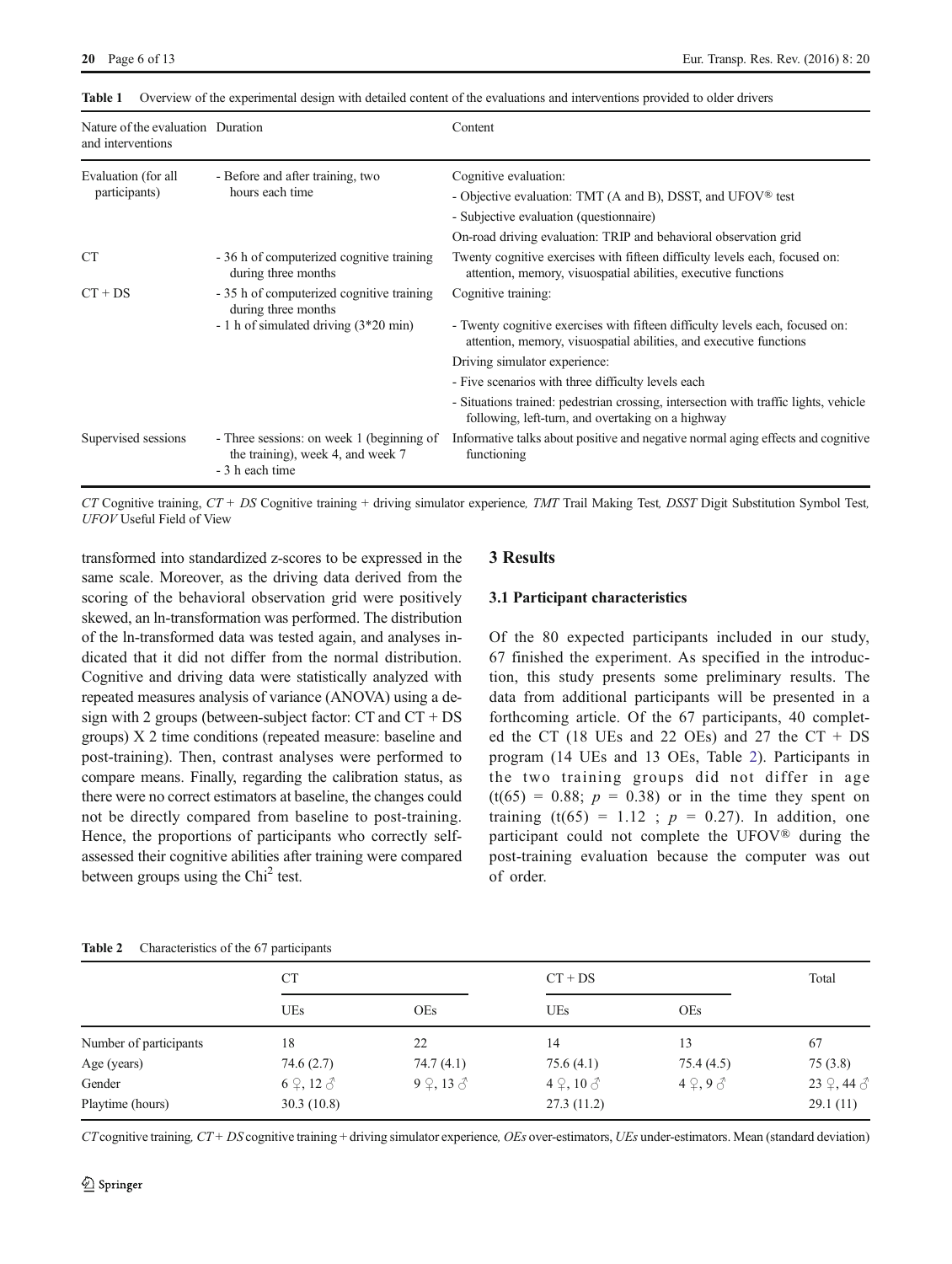### 3.2 Cognitive performances

Cognitive performances in the TMT, the DSST and the UFOV® test collected at baseline and post-training are presented in

Table 3. For the TMT, a diminution in the number of perseverations was observed after training in both groups (main effect of Time, Table [4](#page-7-0)). For the DSST, the number of correct symbols increased after training, for both groups (main effect of Time, Table [4\)](#page-7-0). Furthermore, for the UFOV® test, a main effect of Time was seen for the processing speed sub-score  $(F(1, 65) = 5.68, p = 0.02, partial eta-squared = 0.08),$ the selective visual attention sub-score (F(1, 65) = 16.5,  $p = 0.0001$ , partial eta-squared =0.20), and for divided visual attention  $(F(1, 65) = 5.82, p = 0.02,$  partial etasquared  $=0.08$ , Table [4](#page-7-0)). Participants from both training groups significantly improved their visual attention performance, resulting in a shorter interval presentation of the target to which they reacted accurately 75 % of the time after training at: i) the speed of processing sub-test (reduction of 28 %), ii) the divided attention subtest (reduction of 33 %), and iii) the selective attention sub-test (reduction of 14 %). However, no main effect of the Group was observed for the three UFOV® subscores. In addition, no Group x Time interaction was seen for the divided visual attention or selective visual attention sub-scores, but, although not significant, there was an interaction effect for the processing speed subscore (F(1, 65) = 3.49,  $p = 0.07$ , Table [4\)](#page-7-0).

### 3.3 Driving performances

# 3.3.1 TRIP grid

Results of the driving performance evaluation performed by the driving instructor by completing the TRIP grid are presented in Table [5](#page-7-0). No main effect of the Group was observed for the TRIP total score, or for the tactical, tactical compensatory and operational sub-scores (Table [6](#page-8-0)). Moreover, no main effect of Time was seen for the TRIP total score, or for the tactical compensatory and operational sub-scores (Table [6](#page-8-0)). However, participants improved their tactical sub-score regardless of the training they completed  $(F(1, 65) = 5.69, p = 0.02,$  partial eta-squared =0.08). This result indicates that all participants anticipated the traffic and the environmental changes better. They improved their speed and lane choices and observed the safety distances from other vehicles better after training. Furthermore, no significant Group x Time interaction was found for the TRIP total score and or for the three TRIP sub-scores (Table [6](#page-8-0)). Hence, this result does not show any additional benefit of the driving simulator experience on top of the cognitive training. The driving performances of participants from both experimental groups improved similarly after training.

### 3.3.2 Behavioral observation grid

The Spearman correlation test revealed a negative correlation between the TRIP total score and the penalty total score both at baseline ( $r = -0.53$ ,  $p < 0.001$ ), and after training ( $r = -0.30$ ,  $p = 0.01$ ), indicating that the fitness to drive, determined by the driving instructor, is associated with driving errors, mentioned by

|  |  |  | Table 3 Cognitive performances in the TMT, the DSST and the UFOV <sup>®</sup> test at baseline and after training for both groups |
|--|--|--|-----------------------------------------------------------------------------------------------------------------------------------|
|--|--|--|-----------------------------------------------------------------------------------------------------------------------------------|

|                                | <b>CT</b>       |               | $CT + DS$       |               |
|--------------------------------|-----------------|---------------|-----------------|---------------|
|                                | <b>Baseline</b> | Post training | <b>Baseline</b> | Post-training |
| TMT                            |                 |               |                 |               |
| Part $A$ – Time per transition | 1.83(0.73)      | 1.74(0.60)    | 1.57(0.53)      | 1.69(0.69)    |
| Part $A$ – Correct transitions | 24.00(0.00)     | 23.90(0.63)   | 23.93 (0.38)    | 23.93 (0.38)  |
| Part $B$ – Time per transition | 3.67(1.56)      | 3.68(1.75)    | 3.38(1.35)      | 3.10(1.08)    |
| Part $B$ – Correct transitions | 21.38 (4.64)    | 21.17 (5.42)  | 18.96 (6.29)    | 22.07(5.24)   |
| Part B - Perseverations        | 0.90(1.58)      | 0.38(0.81)    | 0.52(0.94)      | 0.04(0.19)    |
| <b>DSST</b>                    |                 |               |                 |               |
| Correct symbols                | 43.65 (12.69)   | 49.90 (12.09) | 44.78 (10.32)   | 45.89 (10.65) |
| Errors                         | 1.55(2.09)      | 1.50(1.59)    | 1.67(2.30)      | 1.63(2.65)    |
| $UFOV^{\otimes}$ test          |                 |               |                 |               |
| Processing speed               | 38.0 (33.5)     | 23.2(9.6)     | 30.2(18.1)      | 26.1(18.2)    |
| Divided attention              | 118.0(101.6)    | 83.3 (92.0)   | 114.6 (97.2)    | 73.5 (69.2)   |
| Selective attention            | 272.5 (113.5)   | 215.8 (94.9)  | 233.0 (90.4)    | 218.5 (150.5) |

TMT Trail Making Test, DSST Digit Symbol Substitution Test, UFOV Useful Field of View, CT Cognitive Training, CT + DS cognitive training + driving simulator experience. Mean (standard deviation)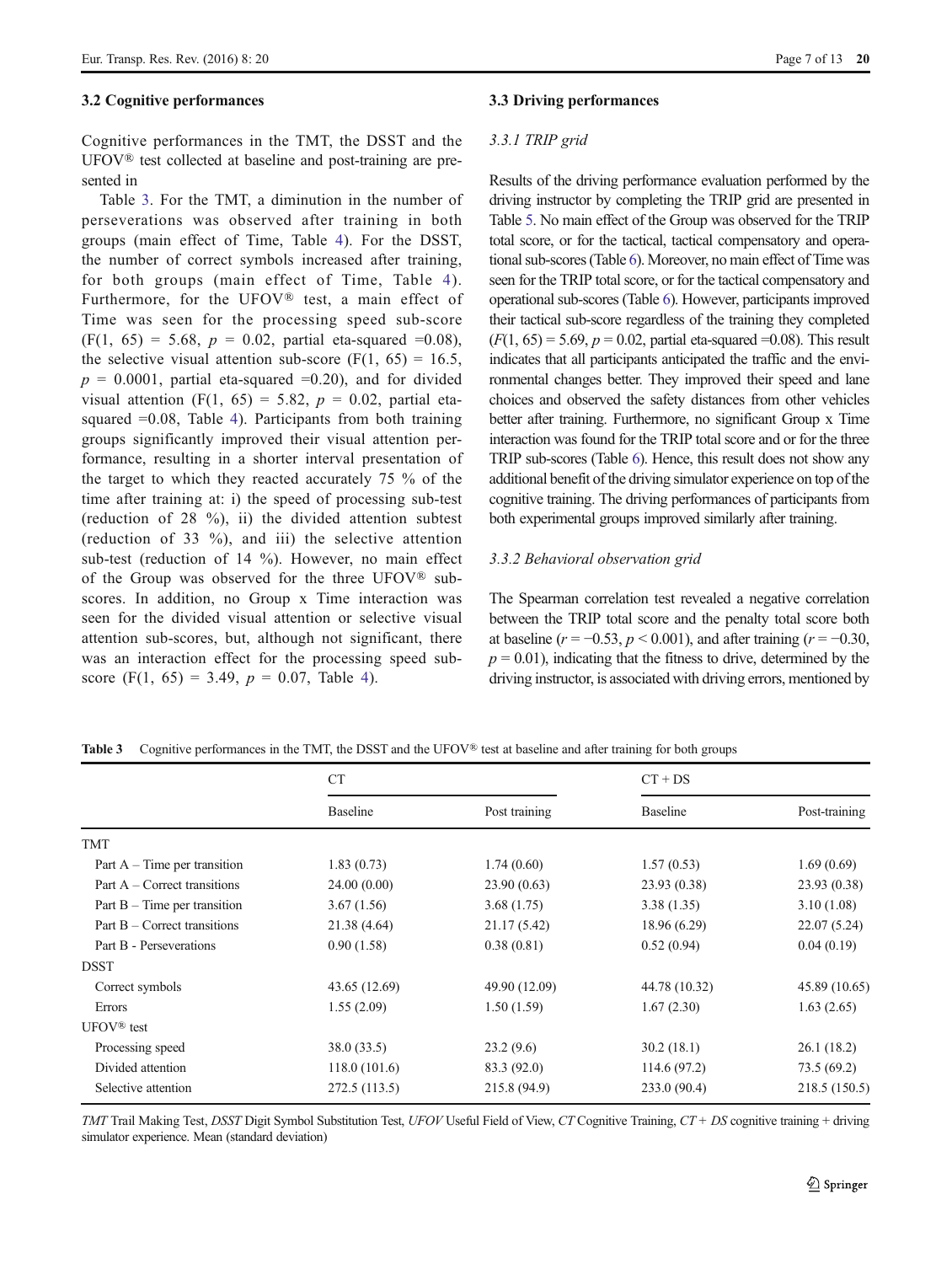### <span id="page-7-0"></span>Table 4 Results of the ANOVA for the cognitive data

|                               | Group main effect |      | Time main effect |                | Group X Time interaction effect |      |
|-------------------------------|-------------------|------|------------------|----------------|---------------------------------|------|
|                               | F(1, 65)          | p    | F(1, 65)         | p              | F(1, 65)                        | p    |
| $TMT - A$                     |                   |      |                  |                |                                 |      |
| Time per transition           | 1.21              | 0.27 | 0.06             | 0.80           | 2.07                            | 0.15 |
| Number of correct transitions | 0.10              | 0.76 | 0.50             | 0.50           | 0.50                            | 0.50 |
| $TMT - B$                     |                   |      |                  |                |                                 |      |
| Time per transition           | 1.72              | 0.19 | 0.71             | 0.40           | 0.82                            | 0.37 |
| Number of correct transitions | 0.61              | 0.44 | 2.11             | 0.15           | 3.04                            | 0.09 |
| Number of perseverations      | 3.55              | 0.06 | 7.54             | $\leq 0.01^1$  | 0.01                            | 0.90 |
| <b>DSST</b>                   |                   |      |                  |                |                                 |      |
| Number of correct symbols     | 0.04              | 0.84 | 6.24             | $0.01^2$       | 0.72                            | 0.40 |
| Number of errors              | 0.08              | 0.78 | 0.02             | 0.88           | < 0.001                         | 0.98 |
| UFOV <sup>®</sup> test        |                   |      |                  |                |                                 |      |
| Processing speed              | 0.73              | 0.40 | 5.68             | $0.02^3$       | 3.49                            | 0.07 |
| Divided attention             | 0.11              | 0.74 | 16.50            | $\leq 0.001^4$ | 0.08                            | 0.77 |
| Selective attention           | 0.69              | 0.40 | 5.82             | $0.02^3$       | 2.86                            | 0.10 |

TMT Trail Making Test, DSST Digit Symbol Substitution Test, UFOV Useful Field of View

<sup>1</sup> Effect size: partial eta<sup>2</sup> =  $0.10$ 

<sup>2</sup> Effect size: partial eta<sup>2</sup> =  $0.09$ 

<sup>3</sup> Effect size: partial eta<sup>2</sup> =  $0.08$ 

<sup>4</sup> Effect size: partial eta<sup>2</sup> =  $0.20$ 

the experimenter; the better the driving instructor assesses the driving performance, the fewer driving errors will be observed.

Results from the behavioral observation grid assessing driving errors are presented in Table [7](#page-8-0). No main effect of the Group was observed for the total penalty score, or for the subscores related to visual attention, interaction with other road users, lane positioning, speed adaptation, car control handling, or driving instructor interventions (Table [8\)](#page-9-0). However, for the planning sub-score, the Group effect was close to the threshold of significance (F(1, 65) = 3.98,  $p = 0.05$ ). Participants from the CT group tended to make more planning errors than participants from the  $CT + DS$  group, regardless of the time of evaluation (i.e. at baseline or post-training). Furthermore, no main effect of Time was observed for the total penalty score, or for any of the penalty sub-scores (Table [8](#page-9-0)). Additionally, no Group x Time interaction was identified for the total penalty score, or for the sub-scores related to visual attention, interaction with other road users, planning, lane positioning, or driving instructor interventions. This result suggests that the driving simulator experience did not influence the drivers' behavior on the road. In contrast to our hypothesis, the participants from the  $CT + DS$  group did not make significantly fewer driving errors than those from the CT group. Nonetheless, a significant Group x Time interaction was shown for the subscores related to speed adaptation and car control handling (Table [8\)](#page-9-0). For both dimensions, these penalty sub-scores decreased after training for the CT group, whereas they increased for the  $CT + DS$  group. This result indicates that the driving simulator experience led to a deterioration in speed adaptation and car control handling performances, whereas

Table 5 Driving performances assessed with the TRIP grid at baseline and after training

|                                        | CT        |               | $CT + DS$ |               |
|----------------------------------------|-----------|---------------|-----------|---------------|
| TRIP grid                              | Baseline  | Post training | Baseline  | Post-training |
| Total score $(100)$                    | 72.0(5.0) | 72.5(3.2)     | 73.4(2.6) | 72.3(3.8)     |
| Tactical sub-score (/46)               | 32.7(2.4) | 33.3(2.1)     | 33.2(2.2) | 34.0(1.5)     |
| Tactical compensation sub-score $(20)$ | 12.1(1.9) | 12.6(1.4)     | 12.7(1.2) | 12.8(1.2)     |
| Operational sub-score (/39)            | 28.5(2.7) | 29.3(1.4)     | 29.2(2.3) | 29.4(1.5)     |

TRIP Test Ride for Investigating Practical fitness to drive,  $CT$  cognitive training,  $CT + DS$  cognitive training + driving simulator experience. Mean (standard deviation)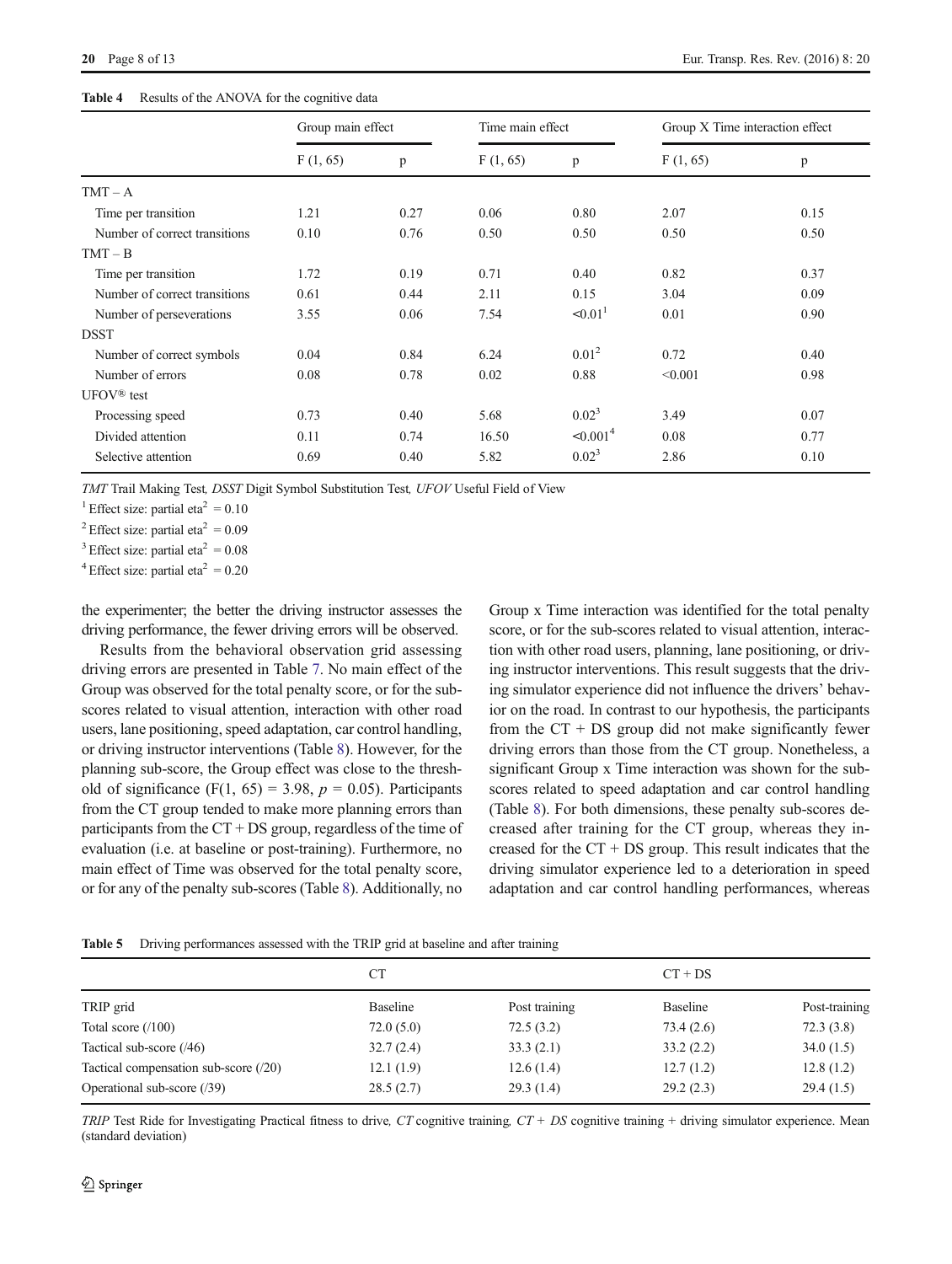### <span id="page-8-0"></span>Table 6 Results of the ANOVA for the driving data (TRIP grid)

|                                 | Group main effect |      | Time main effect |                   | Group X Time interaction effect |      |
|---------------------------------|-------------------|------|------------------|-------------------|---------------------------------|------|
| TRIP grid                       | F(1, 65)          | Ď    | F(1, 65)         | D                 | F(1, 65)                        |      |
| Total score                     | 0.58              | 0.45 | 0.27             | 0.60              | 2.41                            | 0.12 |
| Tactical sub-score              | 2.20              | 0.14 | 5.69             | 0.02 <sup>1</sup> | 0.10                            | 0.76 |
| Tactical compensation sub-score | 1.81              | 0.18 | .66              | 0.20              | 0.36                            | 0.55 |
| Operational sub-score           | 1.41              | 0.24 | 2.59             | 0.11              | 0.86                            | 0.37 |

TRIP Test Ride for Investigating Practical fitness to drive

<sup>1</sup> Effect size: partial eta<sup>2</sup> =  $0.08$ 

the pure CT led to an improvement of these driving performances. Contrast analyses performed between baseline and post-training data indicated that the decrease of driving errors for the CT group and the increase of driving errors after training for the CT + DS group were not significant ( $p = 0.08$  and  $p = 0.05$  for speed adaptation, respectively; and  $p = 0.11$  and  $p = 0.08$  for car control handling, respectively). Finally, contrast analyses at baseline revealed a significant difference between the two groups ( $p = 0.01$  for both sub-scores). Hence, the interaction effect appears to be due to this baseline difference, with participants from the CT group performing worse than participants from  $CT + DS$  group, regarding speed adaptation and car control handling. After training, both groups made approximately the same average number of driving errors.

### 3.4 Self-assessment of cognitive abilities

After training, objective and subjective cognitive data were compared, as described in the Method section [[55](#page-12-0)]. Results of cognitive calibration are presented in Table [9.](#page-9-0) This table shows that, compared with the baseline, half of the participants from the CT group and a little more than one-third of those from the  $CT + DS$  group correctly self-assessed their cognitive abilities after training. The two training programs

Table 7 Driving errors at baseline and after training

seemed to be equally effective in correcting cognitive selfassessment bias (Chi<sup>2</sup> = 3,03; ddl = 2;  $p = 0.22$ ).

 $CT$  cognitive training group,  $CT + DS$  cognitive training + driving simulator experience, UE under-estimator, OE overestimator, CE correct estimator

# 4 Discussion

After three months of cognitive training, both groups significantly improved their speed of processing and visual attention. These results are in agreement with a previous study in which combined cognitive training and physical exercises improved the same cognitive functions [[64](#page-12-0)]. The cognitive training in the present study contained several exercises focused on visual attention that effectively enhanced the width of the useful field of view of our participants. Hence, participants had less difficulty detecting peripheral visual information. Moreover, the non-significant Group x Time interaction effect suggests that visual attention performances of the participants from both groups improved similarly with training. Hence, the driving simulator experience, as designed in this study, may not allow additional attentional benefits, as previously demonstrated by Roenker and colleagues [\[42](#page-12-0)]. Performances in the UFOV® test are associated with crash risk and also road

|                                   | <b>CT</b>       |               | $CT + DS$       |               |
|-----------------------------------|-----------------|---------------|-----------------|---------------|
| Behavioral observation grid       | <b>Baseline</b> | Post-training | <b>Baseline</b> | Post-training |
| Penalty total score               | 58 (26)         | 60(18)        | 48 (12)         | 58 (18)       |
| Sub-scores                        |                 |               |                 |               |
| Visual attention                  | 19(4)           | 25(5)         | 20(4)           | 25(6)         |
| Interaction with other road users | 6(4)            | 7(4)          | 5(3)            | 7(4)          |
| Planning                          | 13(7)           | 14(6)         | 11(5)           | 11(6)         |
| Lane positioning                  | 4(3)            | 2(2)          | 4(2)            | 2(2)          |
| Speed adaptation                  | 6(8)            | 3(3)          | 2(2)            | 4(4)          |
| Car control handling              | 4(5)            | 2(3)          | 1(1)            | 3(2)          |
| Driving instructor interventions  | 5(5)            | 6(3)          | 4(2)            | 5(1)          |

CT cognitive training,  $CT + DS$  cognitive training + driving simulator experience. Mean (standard deviation)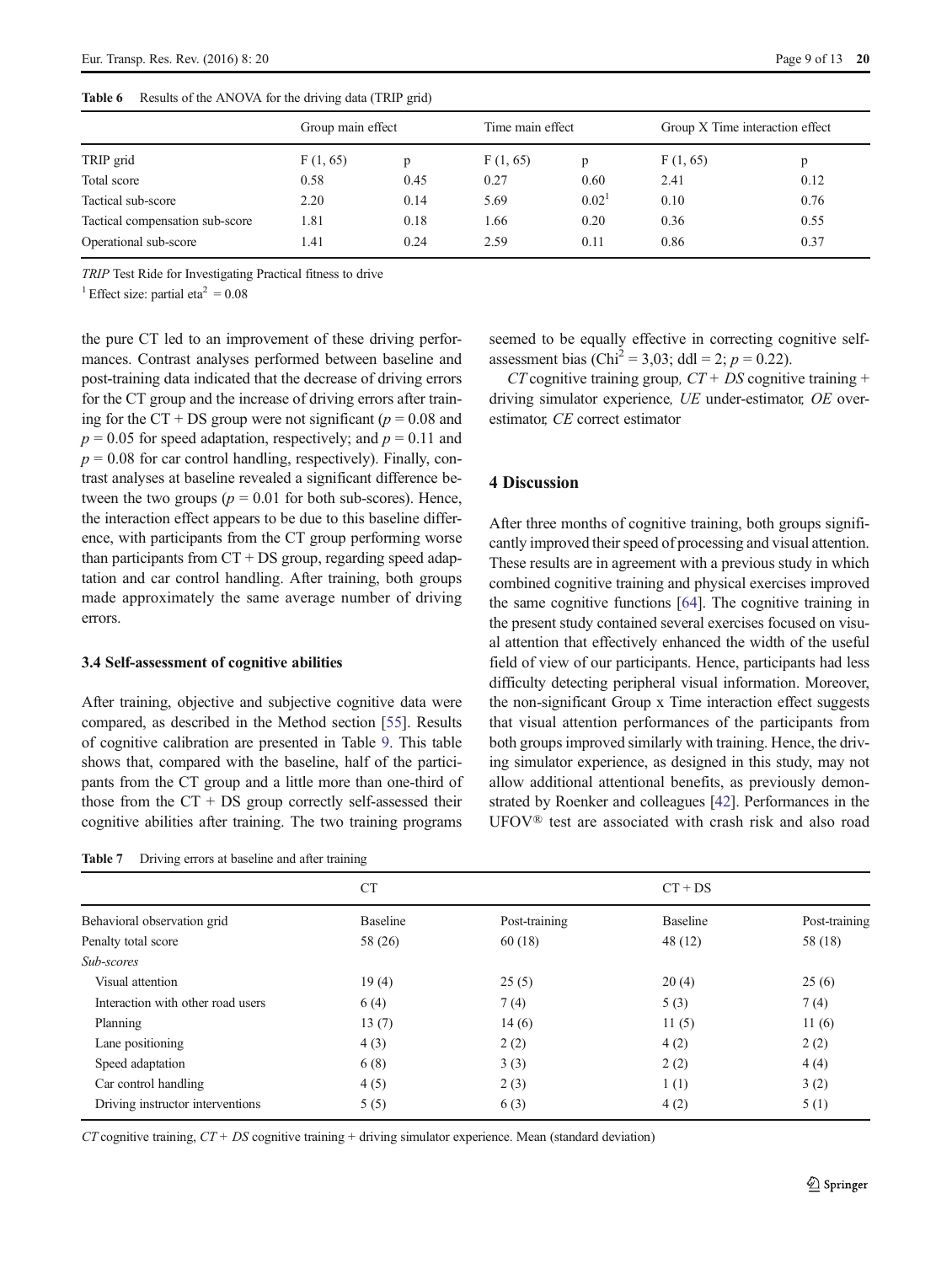<span id="page-9-0"></span>

|  | Table 8 Results of the ANOVA for the driving data (behavioral observation grid) |  |  |  |
|--|---------------------------------------------------------------------------------|--|--|--|
|--|---------------------------------------------------------------------------------|--|--|--|

|                                   | Group main effect |      | Time main effect |      | Group X Time interaction effect |          |
|-----------------------------------|-------------------|------|------------------|------|---------------------------------|----------|
| Behavioral observation grid       | F(1, 65)          | p    | F(1, 65)         | p    | F(1, 65)                        | p        |
| Penalty total score               | 1.88              | 0.17 | 0.02             | 0.88 | 0.98                            | 0.33     |
| Sub-scores                        |                   |      |                  |      |                                 |          |
| Visual attention                  | 0.25              | 0.62 | 0.001            | 0.98 | 0.46                            | 0.50     |
| Interaction with other road users | 0.57              | 0.45 | 0.002            | 0.96 | 0.22                            | 0.64     |
| Planning                          | 3.98              | 0.05 | 0.08             | 0.78 | 1.80                            | 0.19     |
| Lane positioning                  | 0.25              | 0.62 | 0.02             | 0.98 | 0.40                            | 0.53     |
| Speed adaptation                  | 1.02              | 0.31 | 0.15             | 0.70 | 6.96                            | $0.01^1$ |
| Car control handling              | 1.51              | 0.22 | 0.14             | 0.71 | 5.83                            | $0.02^2$ |
| Driving instructor interventions  | 1.56              | 0.22 | 0.01             | 0.94 | 0.72                            | 0.40     |

<sup>1</sup> Effect size: partial eta<sup>2</sup> =  $0.09$ 

<sup>2</sup> Effect size: partial eta<sup>2</sup> =  $0.08$ 

driving performance [\[59](#page-12-0), [65](#page-12-0), [66](#page-12-0)]. Indeed, visuo-attentional disorders and reduction of the size of the visual field of view have been shown to be associated with a higher crash risk [[59,](#page-12-0) [65,](#page-12-0) [66](#page-12-0)]. In these articles, the crash rate during the five years preceding the visual attention evaluation was associated with the test performances. Regression analyses indicated that older drivers who presented deficits in visual processing (and more precisely, for divided attentional tasks) were involved in more road crashes than the others. Thus, the improvement of visual attention with cognitive training is a promising result in terms of driving safety.

The objective of the hour of driving simulation added to the computerized cognitive training was to assess the transfer of cognitive training benefits to real driving situations. This study revealed that the results of the participants who underwent driving simulation in addition to CT did not differ significantly from the results of those who performed just CT. Both training programs improved the TRIP tactical sub-score, which indicated that participants improved their adaptation in terms of lane changing, safety distances, speed regulation and anticipation regarding changes in traffic or related to unexpected events. Hence, the two training programs improved executive functioning and more precisely planning and anticipation during a complex activity: driving. However, the effect size of the improvement was small, and the partial eta<sup>2</sup>

Table 9 Self-assessment of cognitive abilities of 67 drivers at baseline and after training

|           | СT              |               | $CT + DS$ |               |
|-----------|-----------------|---------------|-----------|---------------|
|           | <b>Baseline</b> | Post-training | Baseline  | Post-training |
| UE        | 18              |               | 14        |               |
| <b>OE</b> | 22              | 15            | 13        | 8             |
| <b>CE</b> |                 | 20            |           | 11            |

indicated that only 8 % of the score variation could be attributed to Time (interval between baseline and post-training evaluations). Although there are currently no normative data to quantify the improvement with the TRIP tactical sub-score, a previous study showed that patients who suffered from Parkinson's disease had, on average, four points less than controls [[67](#page-12-0)]. It would be useful to compare these data with findings from different populations to understand the repercussions of this one-point improvement between the pre- and post-test.

In this study, the driving performance evaluation was also conducted with a behavioral observation grid, completed by the experimenter. The analyses showed a significant negative correlation between the total penalty score of the behavioral observation grid and the TRIP total score, which indicated the links between the parameters measured by these two grids. The negative correlation indicated that when the participants improved their overall driving performance, their total penalty score decreased. Complementary analysis of the behavioral observation grid revealed a significant Group x Time interaction with participants from the CT group who improved both their speed adaptation and car control handling after training, whereas participants from the  $CT + DS$  group made more mistakes in these dimensions. Indeed, after training, participants from the CT group drove less slowly and adapted their speed choice better to driving situations, whereas participants from the CT + DS group drove above the speed limit more and had more difficulty with gear shifting and engine speed. However, this significant interaction reflected a "regression" to the mean" and appeared to be due to a significant difference between the CT and  $CT + DS$  groups at baseline. Nevertheless, this result went against literature findings indicating gains in visual checking strategies, lane changing and indicator use after driving simulator training [[40,](#page-12-0) [42](#page-12-0)]. Contrary to our hypothesis, the driving simulator experience did not allow the transfer of training benefits to the road: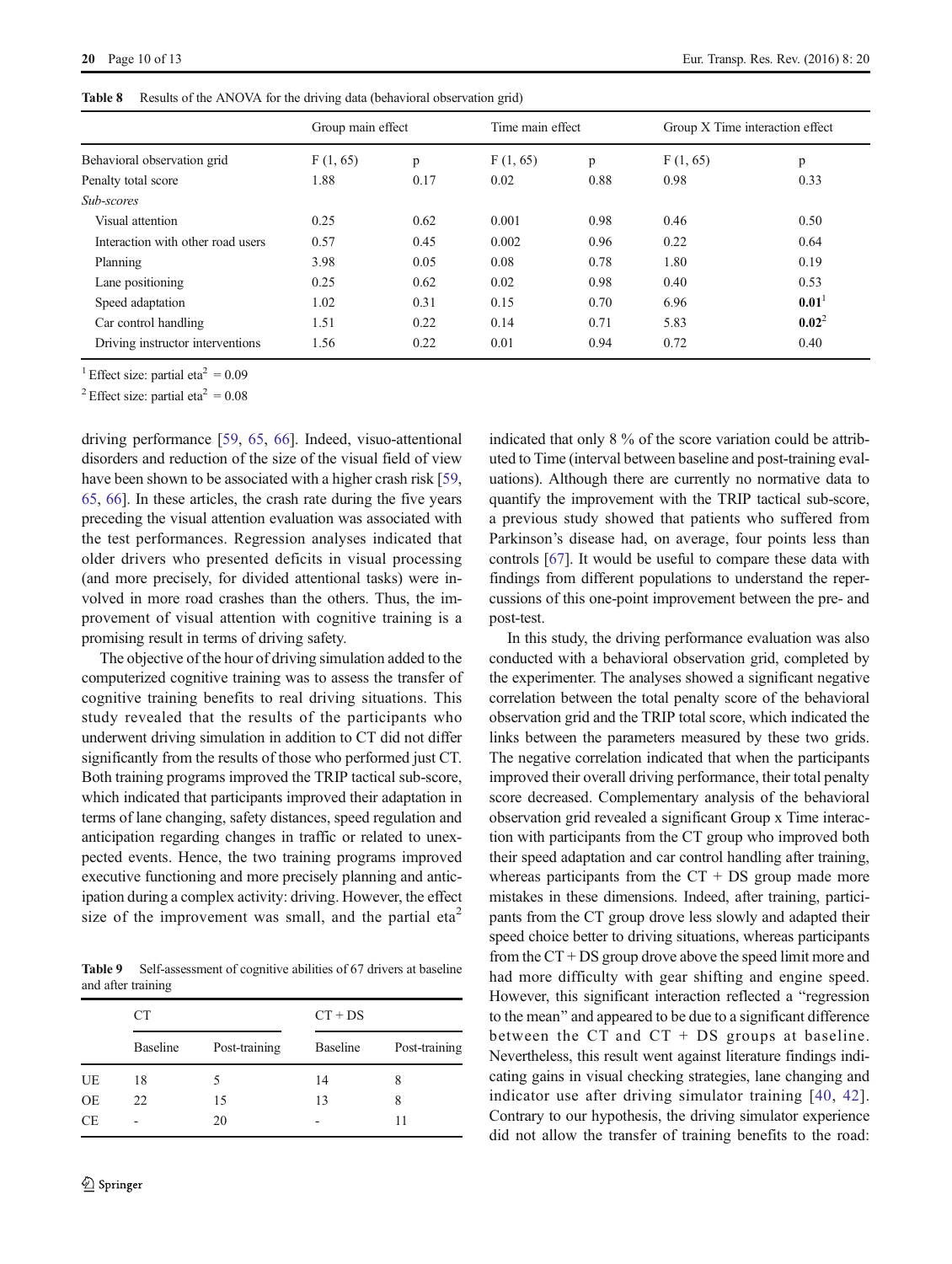participants who drove on the simulator did not perform better on the road than those who only completed the cognitive training program. This finding contrasts with that of Lavallière and colleagues who showed an on-road transfer (improvement of the visual scanning during lane changing) of their driving simulator training [[40\]](#page-12-0). Although the duration of the driving simulator experience in the present study was the same as in Lavallière and colleagues' study, its content may have been too varied (i.e. focused on many different driving situations) to be really effective. Indeed, Lavallière and colleagues focused their training on visual scanning during lane changing, whereas in the present study five driving situations were presented to the participants. We hypothesize that training gains were not seen in the present study because the duration of each driving situation was insufficient and because our design used several driving situations.

No improvement of visual attention performance during driving was seen after the training, in contrast to the improvement of the UFOV® performances. This discrepancy may be explained by the fact that in the driving situation the task was more complex than during the computerized test, so even if the size of the useful field of view of the drivers improved, it did not seem to influence visual attention assessed during driving. A previous study has shown that, in particular driving situations, the attentional demands made by driving might be too high to observe a benefit from improvement in UFOV® performance [[68](#page-12-0)].

Our results suggest that the two training programs were equally effective in improving the cognitive self-assessment of older drivers. The CT program allowed half of the group to become CEs after training (20 out of 40 participants), compared with a little more than one-third for the other training program (11 out of 27 participants). As the proportion of participants who became CEs of their cognitive abilities did not significantly differ between the two groups, it seems that the simulated driving experience did not influence the calibration of cognitive abilities. We supposed that the feedback received during the training program allowed participants to gain insight into their cognitive abilities. In addition, both training programs seemed to be more effective for UEs than for OEs (21 CEs post-training out of the 32 initial UEs, versus 10 CEs post-training out of the initial 35 OEs,  $Chi^2 = 9.23$ ; ddl = 1;  $p = 0.002$ ). Interestingly, when analyzing training compliance, no between-group difference in total playtime was noted. However, when examining each training group, we noticed that UEs trained significantly more than OEs in the  $CT +$ DS group (32 h versus 22 h, respectively), in contrast to what was found for the CT group (32 h for the UEs versus 29 h for the OEs, no significant difference between the two). One possible explanation for this difference could be that the OEs from the  $CT + DS$  group, who performed the simulated driving activity in addition to the CT, could have been more interested in driving the simulator than in the CT because they

thought they did not need to train their cognitive abilities. To summarize, the training seemed to improve self-awareness of cognitive abilities for older drivers who under-estimate their cognitive abilities, probably thanks to the feedback received, which provided information on progress made. Further investigations should be conducted to determine whether the improved insight of UEs is associated with an improvement in their self-confidence or self-esteem. It would also be interesting to assess the metacognitive skills of the OEs, as it has been shown that OEs have difficulty gaining insight into their abilities because of a lack of metacognitive skills [\[54](#page-12-0)].

Overall, these preliminary results have not demonstrated any on-road transfer of the cognitive training benefits through the driving simulator experience. The  $CT + DS$  group did not show additional benefits in on-road driving performances. Further study could be carried out to investigate the effect on driving performance of driving-related feedback received during simulated driving sessions or during on-road training sessions. Moreover, the results seem to indicate an improvement of visual attentional abilities and tactical on-road driving performances for both experimental groups. Nevertheless, as no control group has yet been included, these preliminary results do not provide an answer regarding the effectiveness of this cognitive training program in improving the cognitive and driving performances of older drivers. Further investigations are planned to distinguish the role of the cognitive training intervention from that of the time spent participating in an experimental protocol.

# 5 Conclusion and perspectives

To conclude, the first results of this study show that threemonth cognitive training seems to be as effective in correcting older drivers' calibration bias as the same training program coupled to a driving simulator experience. Furthermore, UEs appear to be more susceptible than OEs to this sort of training as they were significantly better calibrated after the program than the OEs (2/3 of the UEs became CEs, compared with less than one-third of the OEs). In addition, both cognitive training programs enhanced the useful visual field of view of our participants during a computerized task. Nevertheless, the visual attention as evaluated during the on-road driving test did not change after training. However, all participants showed better planning and anticipation abilities during the on-road driving test. Thus, some benefits of this computerized cognitive training could be transferred to on-road driving. Finally, note that the experiment was still in progress during the writing of this article. Hence, other participants from the  $CT + DS$  and control groups have since completed their training and further analyses will be performed to define better the effectiveness of each intervention.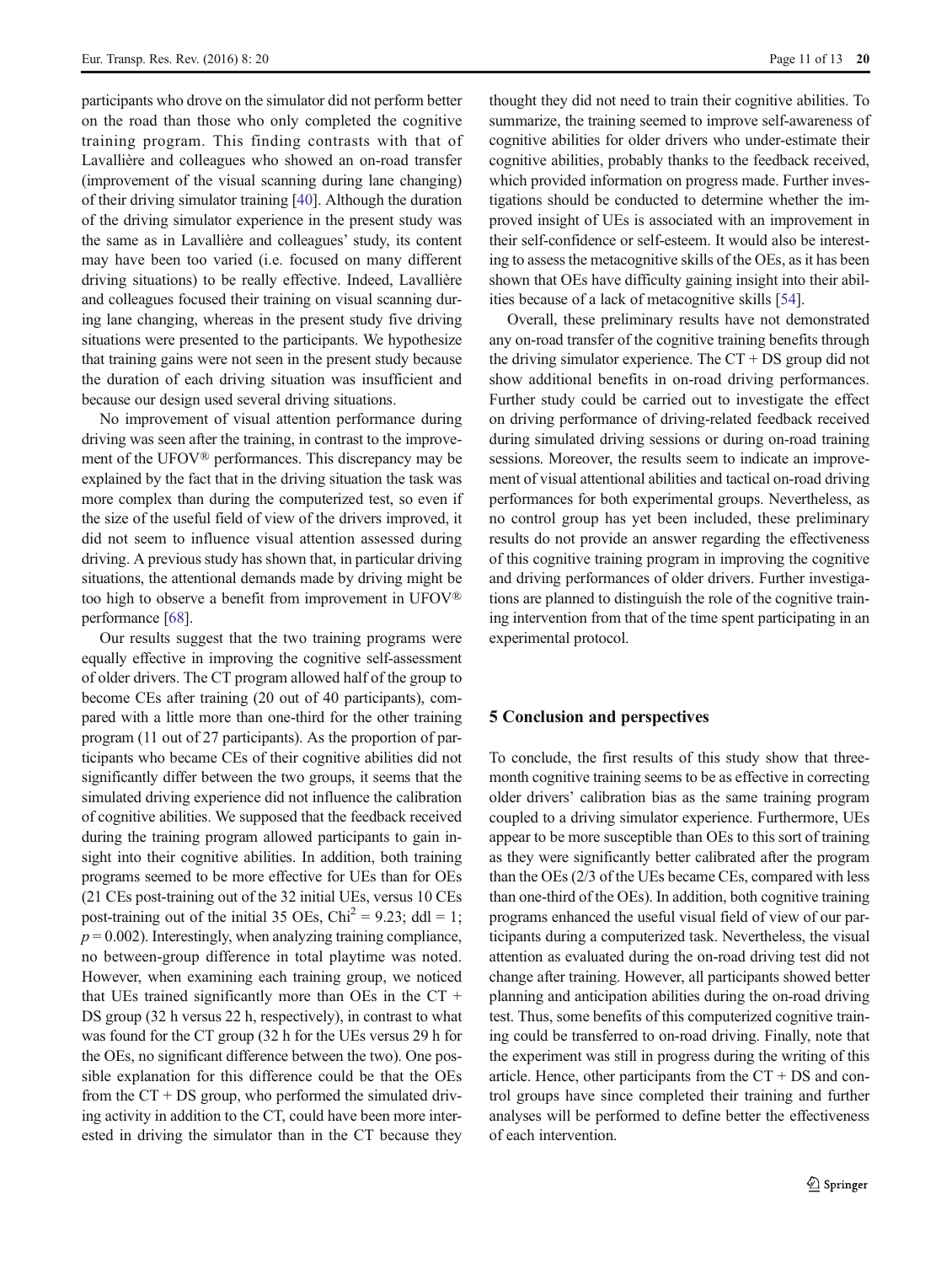<span id="page-11-0"></span>A limitation of this study is that some participants felt uncomfortable when they drove the simulator. Indeed, seven participants experienced simulator sickness during the familiarization drive, which was performed after the on-road driving evaluation and before the first driving simulated session. In order to keep these participants in the protocol, they were assigned to the CT group. To avoid this kind of problem, further investigations should be conducted to identify the participants likely to be susceptible to simulator sickness before they drive the simulator.

Acknowledgments The authors would like to thank the Agence Nationale de la Recherche (ANR) which supported this research (ANR-11-VPTT-001-SAFE MOVE).

Open Access This article is distributed under the terms of the Creative Commons Attribution 4.0 International License (http:// creativecommons.org/licenses/by/4.0/), which permits unrestricted use, distribution, and reproduction in any medium, provided you give appropriate credit to the original author(s) and the source, provide a link to the Creative Commons license, and indicate if changes were made.

### **References**

- 1. OCDE (2012) Perspectives de l'environnement de l'OCDE à l'horizon 2050 Les conséquences de l'inaction: Les conséquences de l'inaction. Editions OCDE. doi[:10.1787/env\\_outlook-2012-fr.](http://dx.doi.org/10.1787/env_outlook-2012-fr)
- 2. Polders E, Brijs T, Vlahogianni E, et al (2015) ElderSafe Risks and countermeasures for road traffic of elderly in Europe. 159 p.
- 3. European Traffic Safety Council (2008) Reducing Older People's Fatalities on the Roads. 12 p.
- 4. Anstey KJ, Wood J, Lord S, Walker JG (2005) Cognitive, sensory and physical factors enabling driving safety in older adults. Clin Psychol Rev 25:45–65. doi[:10.1016/j.cpr.2004.07.008](http://dx.doi.org/10.1016/j.cpr.2004.07.008)
- 5. Lafont S, Laumon B (2003) Vieillissement et gravité des atteintes lésionnelles des victimes d'accident de la circulation routière. Rech - Transp - Sécurité 79–80:121–133. doi[:10.1016/S0761-8980\(03](http://dx.doi.org/10.1016/S0761-8980(03)00010-4) [\)00010-4](http://dx.doi.org/10.1016/S0761-8980(03)00010-4)
- 6. Hakamies-Blomqvist L, Wahlström B (1998) Why do older drivers give up driving? Accid Anal Prev 30:305–312.
- 7. Boot WR, Stothart C, Charness N (2014) Improving the safety of aging road users: a mini-review. Gerontology 60:90–96. doi:[10.1159/000354212](http://dx.doi.org/10.1159/000354212)
- 8. Edwards JD, Lunsman M, Perkins M, et al. (2009) Driving cessation and health trajectories in older adults. J Gerontol A Biol Sci Med Sci 64:1290–1295. doi[:10.1093/gerona/glp114](http://dx.doi.org/10.1093/gerona/glp114)
- Ragland DR, Satariano WA, MacLeod KE (2005) Driving cessation and increased depressive symptoms. J Gerontol A Biol Sci Med Sci 60:399–403. doi:[10.1093/gerona/60.3.399](http://dx.doi.org/10.1093/gerona/60.3.399)
- 10. Fonda SJ, Wallace RB, Herzog AR (2001) Changes in driving patterns and worsening depressive symptoms among older adults. J Gerontol B Psychol Sci Soc Sci 56:S343–S351
- 11. Baldock MRJ, Mathias JL, McLean AJ, Berndt A (2006) Selfregulation of driving and its relationship to driving ability among older adults. Accid Anal Prev 38:1038–1045
- 12. Ball KK, Owsley C, Stalvey B, et al. (1998) Driving avoidance and functional impairment in older drivers. Accid Anal Prev 30:313– 322
- 13. Blanchard RA, Myers AM (2010) Examination of driving comfort and self-regulatory practices in older adults using in-vehicle devices

to assess natural driving patterns. Accid Anal Prev 42:1213–1219. doi[:10.1016/j.aap.2010.01.013](http://dx.doi.org/10.1016/j.aap.2010.01.013)

- 14. Charlton JL, Oxley J, Fildes B, et al. (2006) Characteristics of older drivers who adopt self-regulatory driving behaviours. Transp Res Part F Traffic Psychol Behav 9:363–373. doi:[10.1016/j.](http://dx.doi.org/10.1016/j.trf.2006.06.006) [trf.2006.06.006](http://dx.doi.org/10.1016/j.trf.2006.06.006)
- 15. Donorfio LKM, Mohyde M, D'Ambrosio LA (2008) A qualitative exploration of self-regulation behaviors among older drivers. J Aging Soc Policy 20:323–339. doi[:10.1080/08959420802050975](http://dx.doi.org/10.1080/08959420802050975)
- 16. Meng A, Siren A (2012) Cognitive problems, self-rated changes in driving skills, driving-related discomfort and self-regulation of driving in old drivers. Accid Anal Prev 49:322–329. doi[:10.1016/j.](http://dx.doi.org/10.1016/j.aap.2012.01.023) [aap.2012.01.023](http://dx.doi.org/10.1016/j.aap.2012.01.023)
- 17. Meng A, Siren A, Teasdale TW (2013) Older drivers with cognitive impairment: perceived changes in driving skills, driving-related discomfort and self-regulation of driving. Eur Geriatr Med 4:154– 160. doi:[10.1016/j.eurger.2013.01.002](http://dx.doi.org/10.1016/j.eurger.2013.01.002)
- 18. Molnar, LJ, Eby, DW, Roberts, JS, et al (2009) A new approach to assessing self-regulation by older drivers: Development and testing of a questionnaire instrument. (Report No. M-CASTL-2009- 04). Ann Arbor MI: University of Michigan Transportation Research Institute, p 51
- 19. Siren A, Meng A (2013) Older drivers'self-assessed driving skills, driving-related stress and self-regulation in traffic. Transp Res Part F Traffic Psychol Behav 17:88–97. doi[:10.1016/j.trf.2012.10.004](http://dx.doi.org/10.1016/j.trf.2012.10.004)
- 20. Donorfio LKM, D'Ambrosio LA, Coughlin JF, Mohyde M (2009) To drive or not to drive, that isn't the question—the meaning of selfregulation among older drivers. J Saf Res 40:221–226
- 21. Baldock MRJ, Thompson JP, Mathias JL (2008) Self-regulation of driving behaviour among older drivers: Findings from a five year follow-up. Department of transport, energy and Infrastructure, Adelaide, Australia, pp 470–478
- 22. MacDonald L, Myers AM, Blanchard RA (2008) Correspondence among older drivers' perceptions, abilities, and behaviors. Top Geriatr Rehabil 24:239–252
- 23. Wong IY, Smith SS, Sullivan KA (2012) The relationship between cognitive ability, insight and self-regulatory behaviors: findings from the older driver population. Accid Anal Prev 49:316–321. doi[:10.1016/j.aap.2012.05.031](http://dx.doi.org/10.1016/j.aap.2012.05.031)
- 24. Hassan H, King M, Watt K (2015) The perspectives of older drivers on the impact of feedback on their driving behaviours: a qualitative study. Transp Res Part F Traffic Psychol Behav 28:25–39. doi[:10.1016/j.trf.2014.11.003](http://dx.doi.org/10.1016/j.trf.2014.11.003)
- 25. Horrey WJ, Lesch MF, Mitsopoulos-Rubens E, Lee JD (2015) Calibration of skill and judgment in driving: development of a conceptual framework and the implications for road safety. Accid Anal Prev 76:25–33. doi[:10.1016/j.aap.2014.12.017](http://dx.doi.org/10.1016/j.aap.2014.12.017)
- 26. Eby DW, Molnar LJ, Shope JT, et al. (2003) Improving older driver knowledge and self-awareness through self-assessment: the driving decisions workbook. J Saf Res 34:371–381
- 27. Holland CA, Rabbitt P (1992) People's awareness of their agerelated sensory and cognitive deficits and the implications for road safety. Appl Cogn Psychol 6:217–231
- 28. Levasseur M, Audet T, Gélinas I, et al. (2015) Awareness tool for safe and responsible driving (OSCAR): a potential educational intervention for increasing interest, openness and knowledge about the abilities required and compensatory strategies among older drivers. Traffic Inj Prev 16:578–586. doi:[10.1080](http://dx.doi.org/10.1080/15389588.2014.994742) [/15389588.2014.994742](http://dx.doi.org/10.1080/15389588.2014.994742)
- 29. Molnar LJ, Eby DW, Kartje PS, St Louis RM (2010) Increasing self-awareness among older drivers: the role of self-screening. J Saf Res 41:367–373. doi[:10.1016/j.jsr.2010.06.003](http://dx.doi.org/10.1016/j.jsr.2010.06.003)
- 30. Crisler MC, Brooks JO, Drouin N, et al. (2013) The DrivingHealth® inventory as a clinical screening tool-assessment of face validity and acceptance. Occup Ther Health Care 27:355– 371. doi[:10.3109/07380577.2013.847297](http://dx.doi.org/10.3109/07380577.2013.847297)